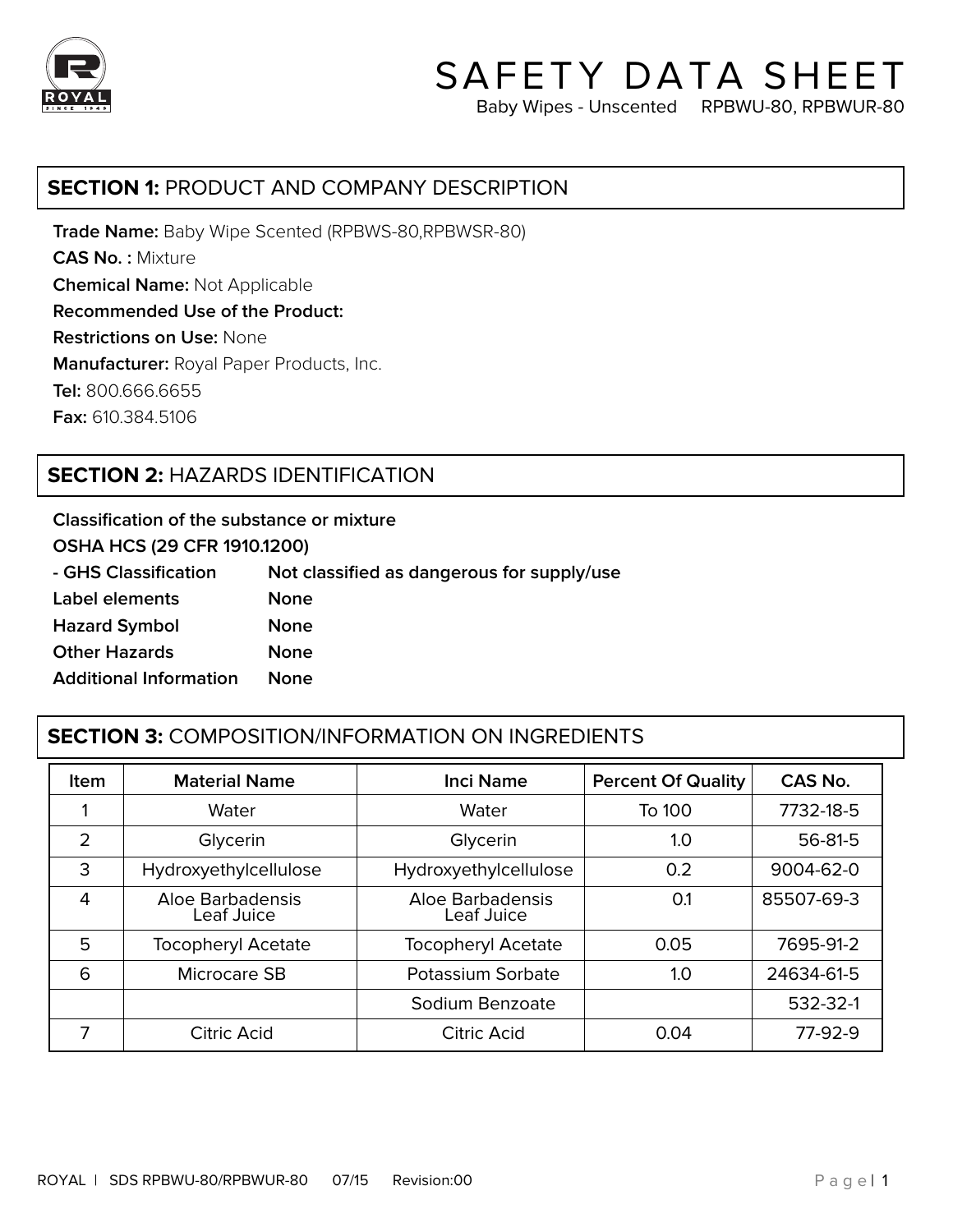# **SECTION 4:** FIRST AID MEASURES

j

**Inhalation:** Move to fresh air. Loosen collar or shirt. Seek medical advice if breathing difficulties occur. **Skin Contact:** Remove clothing near area. Wash exposed area with water. If symptoms persist, seek medical attention.

٦

**Eye Contact:** Remove contact lenses. Flush eye area for 15 minutes with large concentrations of water. If symptoms persist, obtain medical advice.

**Ingestion:** Drink several glasses of milk or water. Do not induce vomiting. Never give anything by mouth to an unconsious person. If symptoms persist, obtain medical advice.

# **SECTION 5:** FIRE FIGHTING MEASURES

**Extinguishing Media**

**Suitable Extinguishing Media:** Water spray/ all-purpose dry chemical, carbon dioxide

**Unsuitable Extinguishing Media:** None anticipated

**Specific Hazards Arising From The Substance:**

**Special Protective Equipment and Precautions For Fire-fighters:** As appropriate for surrouding fire.

90-100% Will not support combustion

### **SECTION 6:** ACCIDENTIAL RELEASE MEASURES

**Personal Precautions, Protective Equipment And Emergency Procedures:**

Not normally required

#### **Environmental Precautions:**

Not normally required

# **SECTION 7:** HANDELING AND STORAGE

Precautions For Safe Handling: Wash affected skin with plenty of water. Remove contaminated clothing and clothing before reuse. Provide adequate ventilation. Avoid contact with skin, eyes or clothing.

#### **Conditions For Safe Storage, Including Incompatibilities**

**Storage Temperature** Store in a cool, dry place away from flame. **Incompatible Materials** None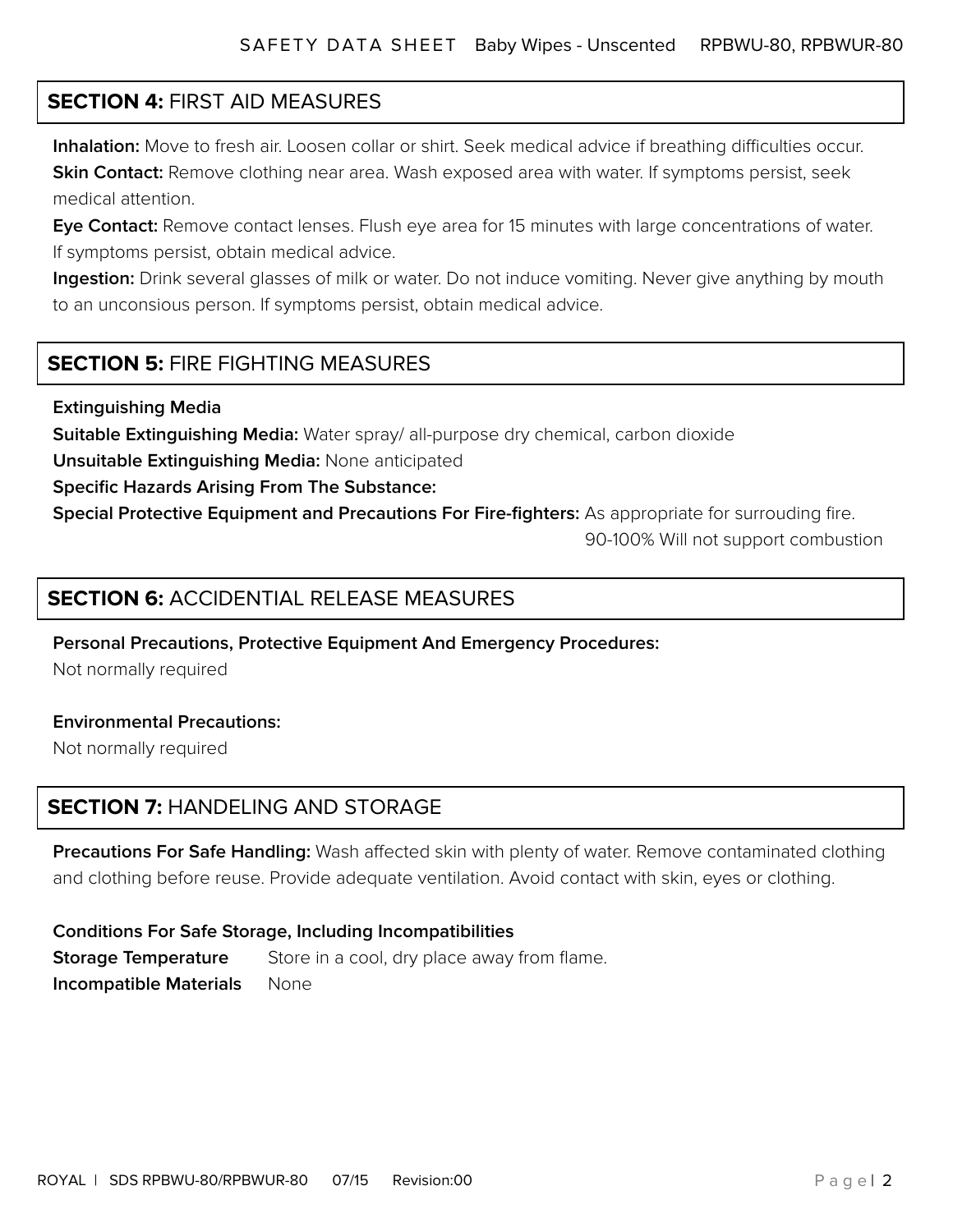# **SECTION 8:** EXPOSURE CONTROLS/PERSONAL PROTECTION

#### **Control Parameters:**

|                                | Occupational Exposure Limits             |                                  |                                                               |                                                      |            |       |
|--------------------------------|------------------------------------------|----------------------------------|---------------------------------------------------------------|------------------------------------------------------|------------|-------|
| Chemical                       | CAS No.                                  | (LETL 8 hr TWA ppm)<br>PEL(OSHA) | Long Term Exposure Limit<br>TLV(ACGIH)                        | Short Term Exposure Limit<br>(STEL ppm)<br>PEL(OSHA) | TLV(ACGIH) | Note: |
| <b>Exposure controls</b>       |                                          |                                  |                                                               |                                                      |            |       |
|                                | <b>Appropriate Engineering Controls:</b> |                                  | Not normally required.                                        |                                                      |            |       |
|                                | <b>Personal Protective Equipment</b>     |                                  |                                                               |                                                      |            |       |
| <b>Eye/Face Protection:</b>    |                                          |                                  | Wear safety glasses recommednd                                |                                                      |            |       |
| Industrial use:                |                                          |                                  | Wear safety glasses                                           |                                                      |            |       |
| <b>Skin Protection:</b>        |                                          |                                  | Not required under normal consumer use                        |                                                      |            |       |
| Industrial use:                |                                          |                                  | Wear suitable gloves if prolonged skin contact is likely      |                                                      |            |       |
| <b>Respiratory Protection:</b> |                                          |                                  | Not required under normal consumer use                        |                                                      |            |       |
| Industrial use:                |                                          |                                  | In case of inadequate ventilation wear respiratory protection |                                                      |            |       |
| <b>Thermal Hazards:</b>        |                                          |                                  | Not normally required.                                        |                                                      |            |       |

| <b>Environmental Exposure Controls:</b> | Not normally required. |
|-----------------------------------------|------------------------|
|                                         |                        |

# **SECTION 9:** PHYSICAL AND CHEMICAL PROPERTIES

| Appearance                                          | Fluid soaked paper towel |
|-----------------------------------------------------|--------------------------|
| Odor                                                |                          |
| <b>Odor Threshold</b>                               | Not Available            |
| Melting Point/Freezing Point (°C)                   | Not Available            |
| Initial Boiling Point and Boiling Range (°C)        | Not Available            |
| <b>Flash Point</b>                                  | >200 F Closed Cup        |
| <b>Evaporation Rate (Butyl Acetate=1)</b>           | Not Available            |
| Flammability (solid, gas)                           | $Q =$ Minimal            |
| <b>Upper/Lower Flammability or Explosive Limits</b> | $Q =$ Minimal            |
| <b>Vapor Pressure</b>                               | Not Available            |
| Vapor Density (AIR = 1)                             | Not Available            |
| Solubility                                          | Water Soluble            |
| <b>Partition Coefficient</b>                        | Not Available            |
| <b>Auto-Ignition Temperature</b>                    | Not Available            |
| <b>Decomposition Temperature</b>                    | Not Available            |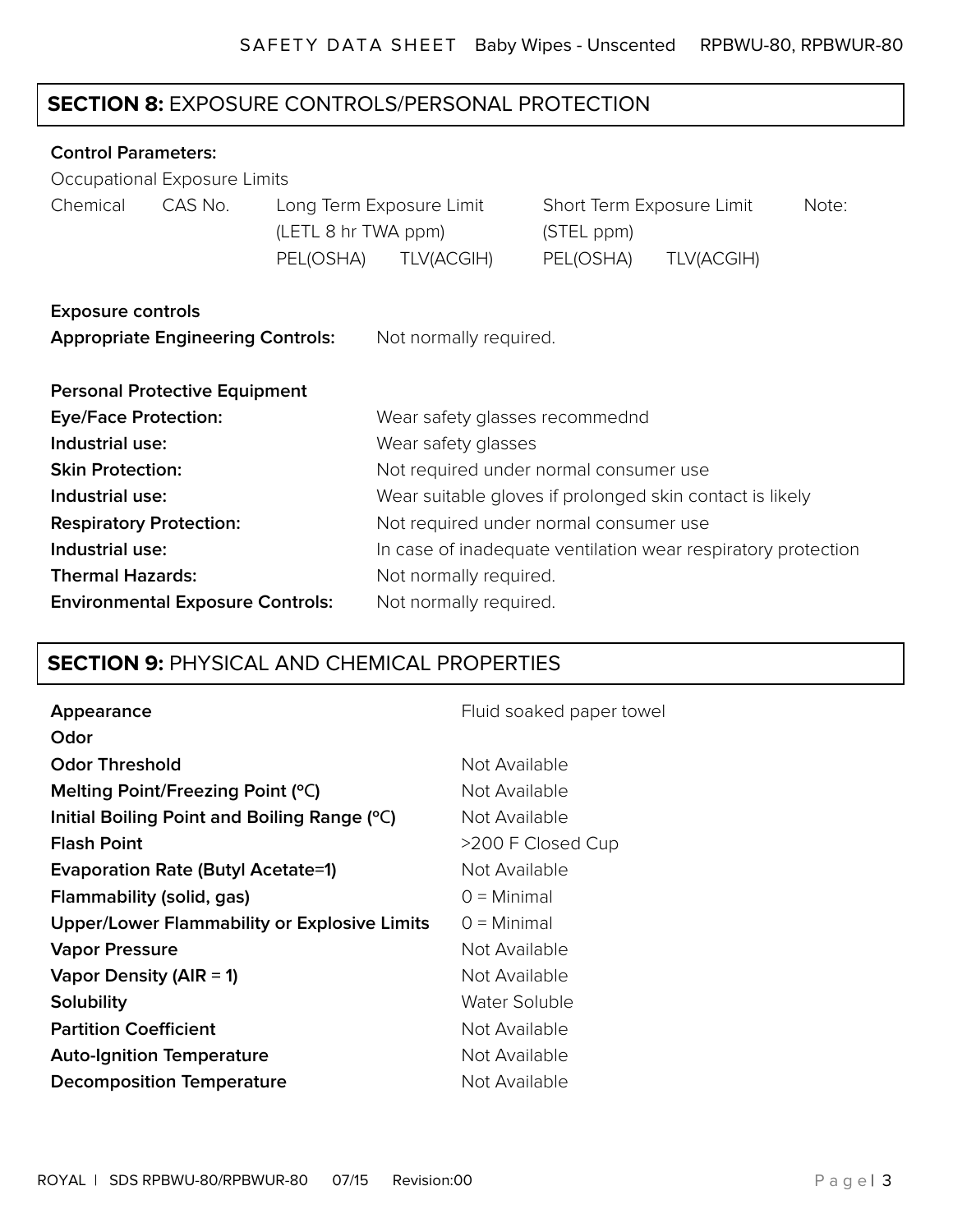# **SECTION 10:** STABILITY AND REACTIVITY

| Reactivity                                | Stable under normal conditions |
|-------------------------------------------|--------------------------------|
| <b>Chemical Stability</b>                 | <b>Stable</b>                  |
| <b>Possibility Of Hazardous Reactions</b> | None anticipated               |
| <b>Conditions To Avoid</b>                | None known                     |
| <b>Incompatible Materials</b>             | <b>None</b>                    |
| <b>Hazardous Decomposition Products</b>   | <b>None</b>                    |

## **SECTION 11:** TOXICOLOGICAL INFORMATION

| <b>Information on Toxicological Effects</b> |                                            |
|---------------------------------------------|--------------------------------------------|
| <b>Substances</b>                           | Not applicable                             |
| <b>Mixtures</b>                             |                                            |
| <b>Acute toxicity</b>                       | Not available.                             |
| <b>Irritation</b>                           | Not available.                             |
| Corrosivity                                 | Not available.                             |
| <b>Sensitization</b>                        | Not available.                             |
| Repeated dose toxicity                      | Not available.                             |
| Carcinogenicity                             | IARC, NTP, OSHA, ACGIH do not list this    |
|                                             | Product or any components thereof as konwn |
|                                             | or suspected carcinogen.                   |
| <b>Mutagenicity</b>                         | Not available.                             |
| <b>Toxicity for reproduction</b>            | Not available.                             |

# **SECTION 12:** ECOLOGICAL INFORMATION

| Ecotoxicity<br>Not available.<br>Persistence and degradability<br>Not available.<br><b>Bioaccumulative potential</b><br>Not available.<br>Mobility in soil<br>Not available. |  |
|------------------------------------------------------------------------------------------------------------------------------------------------------------------------------|--|
|                                                                                                                                                                              |  |
|                                                                                                                                                                              |  |
|                                                                                                                                                                              |  |
|                                                                                                                                                                              |  |
| Other adverse effects<br>None known.                                                                                                                                         |  |

# **SECTION 13:** DISPOSAL CONSIDERATIONS

**Waste treatment methods:** Disposal should be in accordance with local, state or national legislation. Consult an accredited waste disposal contractor or the local authority for advice.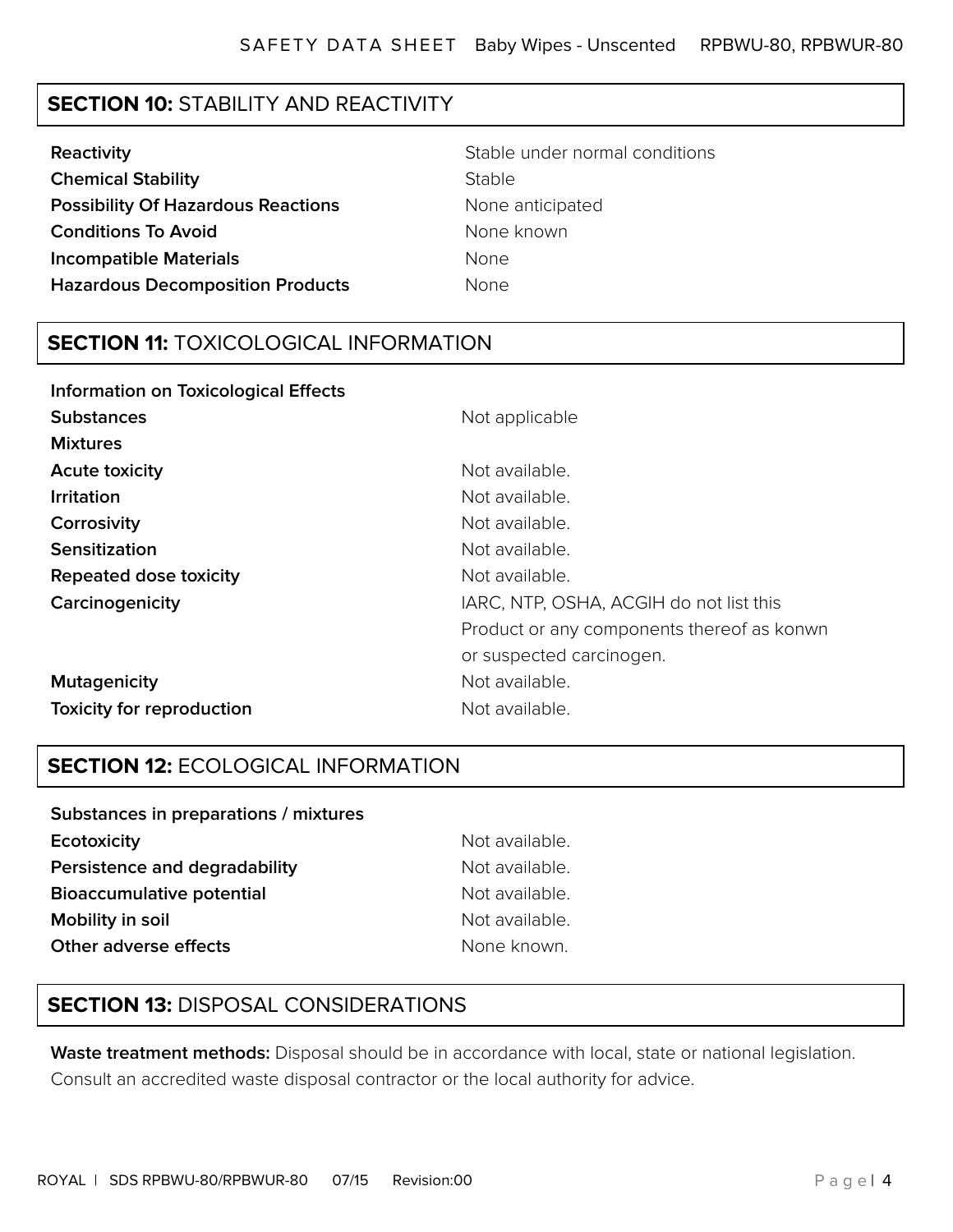# **SECTION 14:** TRANSPORTATION INFORMATION

| DOT (DEPARTMENT OF TRANSPORTATION)<br><b>UN number</b><br><b>Proper Shipping Name</b><br><b>Transport hazard class(es)</b><br><b>Packing Group</b><br>Hazard label(s)<br><b>Environmental hazards</b><br>Special precautions for user            | Not classified as dangerous for transport. |
|--------------------------------------------------------------------------------------------------------------------------------------------------------------------------------------------------------------------------------------------------|--------------------------------------------|
| <b>Land transport (ADR/RID)</b><br><b>UN number</b><br><b>Proper Shipping Name</b><br><b>Transport hazard class(es)</b><br><b>Packing Group</b><br>Hazard label(s)<br><b>Environmental hazards</b><br>Special precautions for user               | Not classified as dangerous for transport. |
| <b>Sea transport (IMDG)</b><br><b>UN number</b><br><b>Proper Shipping Name</b><br>Transport hazard class(es)<br><b>Packing Group</b><br>Special precautions for user                                                                             | Not classified as dangerous for transport. |
| Air transport (ICAO/IATA)<br><b>UN number</b><br><b>Proper Shipping Name</b><br>Transport hazard class(es)<br><b>Packing Group</b><br><b>Environmental hazards</b><br>Special precautions for user<br>Transport in bulk according to Annex II of | Not classified as dangerous for transport. |

**MRPOL73/78 and the IBC Code Not applicable.**